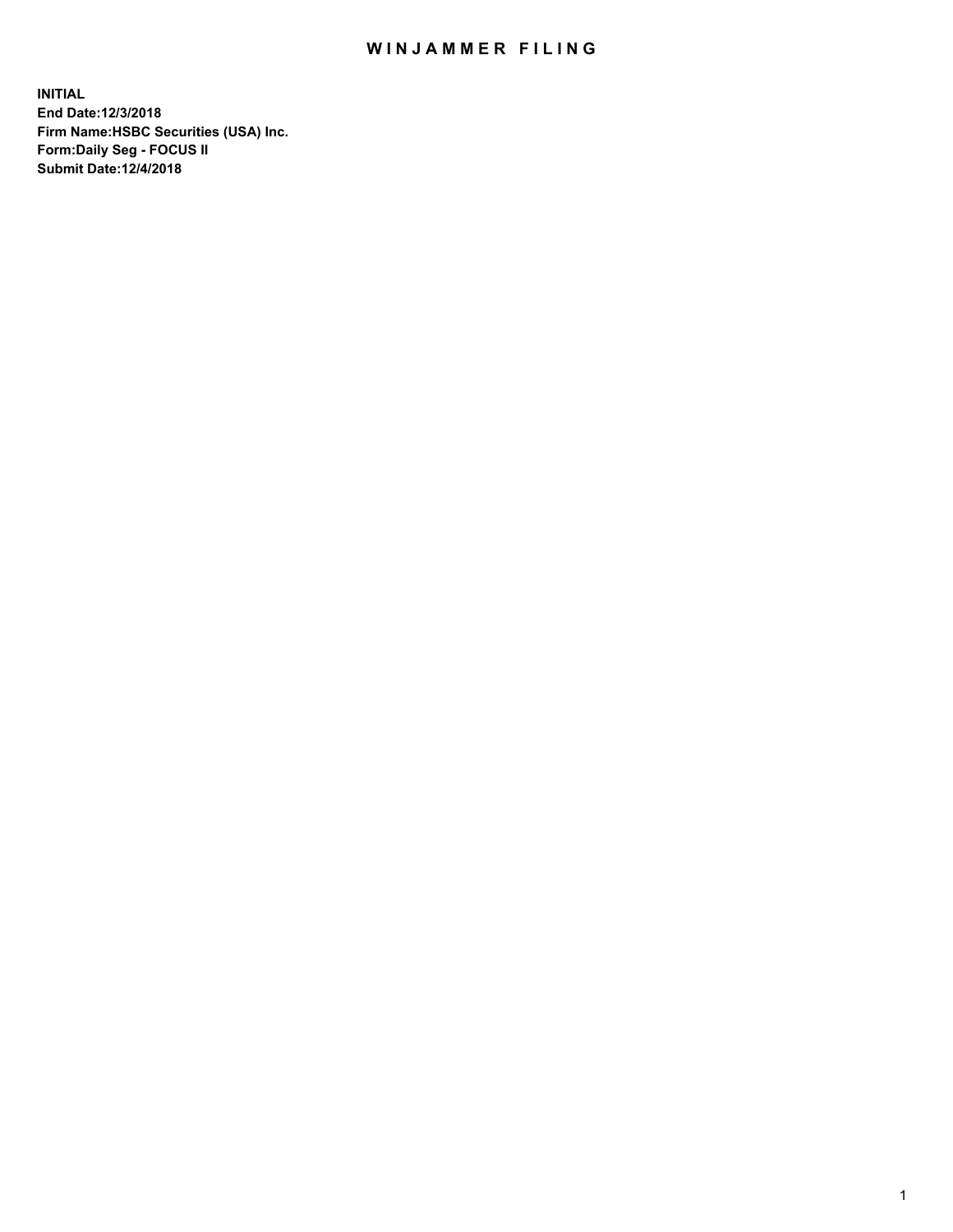**INITIAL End Date:12/3/2018 Firm Name:HSBC Securities (USA) Inc. Form:Daily Seg - FOCUS II Submit Date:12/4/2018 Daily Segregation - Cover Page**

| Name of Company                                                                                                                                                                                                                                                                                                                | <b>HSBC Securities (USA) Inc.</b>                                          |
|--------------------------------------------------------------------------------------------------------------------------------------------------------------------------------------------------------------------------------------------------------------------------------------------------------------------------------|----------------------------------------------------------------------------|
| <b>Contact Name</b>                                                                                                                                                                                                                                                                                                            | <b>Michael Vacca</b>                                                       |
| <b>Contact Phone Number</b>                                                                                                                                                                                                                                                                                                    | 212-525-7951                                                               |
| <b>Contact Email Address</b>                                                                                                                                                                                                                                                                                                   | Michael.vacca@us.hsbc.com                                                  |
| FCM's Customer Segregated Funds Residual Interest Target (choose one):<br>a. Minimum dollar amount: : or<br>b. Minimum percentage of customer segregated funds required:% ; or<br>c. Dollar amount range between: and; or<br>d. Percentage range of customer segregated funds required between:% and%.                         | 109,000,000<br>$\overline{\mathbf{0}}$<br>0 <sub>0</sub><br>0 <sub>0</sub> |
| FCM's Customer Secured Amount Funds Residual Interest Target (choose one):<br>a. Minimum dollar amount: ; or<br>b. Minimum percentage of customer secured funds required:%; or<br>c. Dollar amount range between: and; or<br>d. Percentage range of customer secured funds required between:% and%.                            | 25,000,000<br>$\overline{\mathbf{0}}$<br>0 <sub>0</sub><br>0 <sub>0</sub>  |
| FCM's Cleared Swaps Customer Collateral Residual Interest Target (choose one):<br>a. Minimum dollar amount: ; or<br>b. Minimum percentage of cleared swaps customer collateral required:% ; or<br>c. Dollar amount range between: and; or<br>d. Percentage range of cleared swaps customer collateral required between:% and%. | 100,000,000<br>$\overline{\mathbf{0}}$<br>0 <sub>0</sub><br>0 <sub>0</sub> |

Attach supporting documents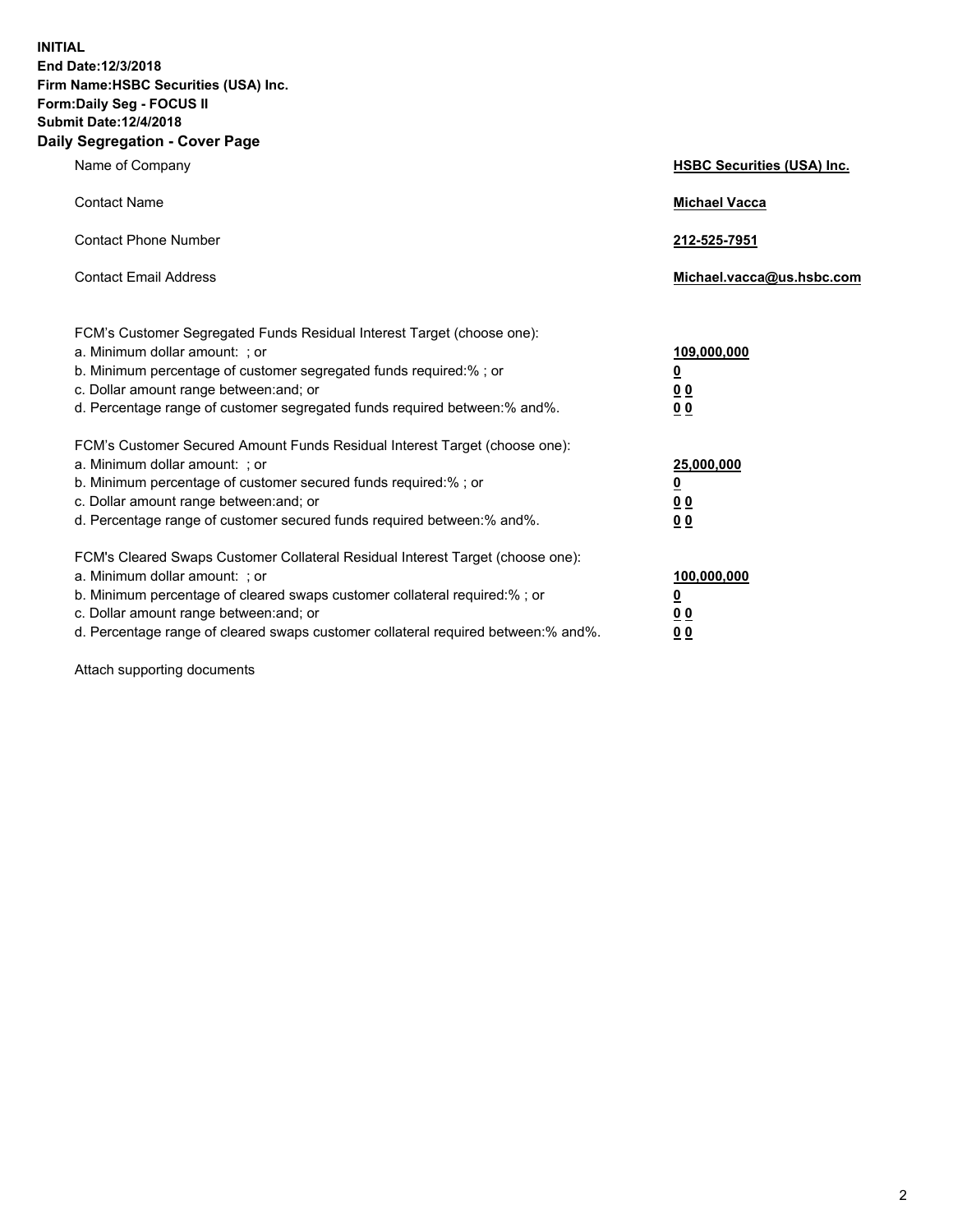**INITIAL End Date:12/3/2018 Firm Name:HSBC Securities (USA) Inc. Form:Daily Seg - FOCUS II Submit Date:12/4/2018 Daily Segregation - Secured Amounts** Foreign Futures and Foreign Options Secured Amounts Amount required to be set aside pursuant to law, rule or regulation of a foreign government or a rule of a self-regulatory organization authorized thereunder **0** [7305] 1. Net ledger balance - Foreign Futures and Foreign Option Trading - All Customers A. Cash **20,391,244** [7315] B. Securities (at market) **55,846,812** [7317] 2. Net unrealized profit (loss) in open futures contracts traded on a foreign board of trade **36,551,942** [7325] 3. Exchange traded options a. Market value of open option contracts purchased on a foreign board of trade **0** [7335] b. Market value of open contracts granted (sold) on a foreign board of trade **0** [7337] 4. Net equity (deficit) (add lines 1. 2. and 3.) **112,789,998** [7345] 5. Account liquidating to a deficit and account with a debit balances - gross amount **2,292,961** [7351] Less: amount offset by customer owned securities **-2,286,546** [7352] **6,415** [7354] 6. Amount required to be set aside as the secured amount - Net Liquidating Equity Method (add lines 4 and 5) **112,796,413** [7355] 7. Greater of amount required to be set aside pursuant to foreign jurisdiction (above) or line 6. **112,796,413** [7360] FUNDS DEPOSITED IN SEPARATE REGULATION 30.7 ACCOUNTS 1. Cash in banks A. Banks located in the United States **32,025,323** [7500] B. Other banks qualified under Regulation 30.7 **0** [7520] **32,025,323** [7530] 2. Securities A. In safekeeping with banks located in the United States **15,259,495** [7540] B. In safekeeping with other banks qualified under Regulation 30.7 **29,731,895** [7560] **44,991,390** [7570] 3. Equities with registered futures commission merchants A. Cash **0** [7580] B. Securities **0** [7590] C. Unrealized gain (loss) on open futures contracts **0** [7600] D. Value of long option contracts **0** [7610] E. Value of short option contracts **0** [7615] **0** [7620] 4. Amounts held by clearing organizations of foreign boards of trade A. Cash **0** [7640] B. Securities **0** [7650] C. Amount due to (from) clearing organization - daily variation **0** [7660] D. Value of long option contracts **0** [7670] E. Value of short option contracts **0** [7675] **0** [7680] 5. Amounts held by members of foreign boards of trade A. Cash **-6,712,690** [7700] B. Securities **40,587,317** [7710] C. Unrealized gain (loss) on open futures contracts **36,551,942** [7720] D. Value of long option contracts **0** [7730] E. Value of short option contracts **0** [7735] **70,426,569** [7740] 6. Amounts with other depositories designated by a foreign board of trade **0** [7760] 7. Segregated funds on hand **0** [7765]

- 8. Total funds in separate section 30.7 accounts **147,443,282** [7770]
- 9. Excess (deficiency) Set Aside for Secured Amount (subtract line 7 Secured Statement Page 1 from Line 8)
- 10. Management Target Amount for Excess funds in separate section 30.7 accounts **25,000,000** [7780]
- 11. Excess (deficiency) funds in separate 30.7 accounts over (under) Management Target **9,646,869** [7785]

**34,646,869** [7380]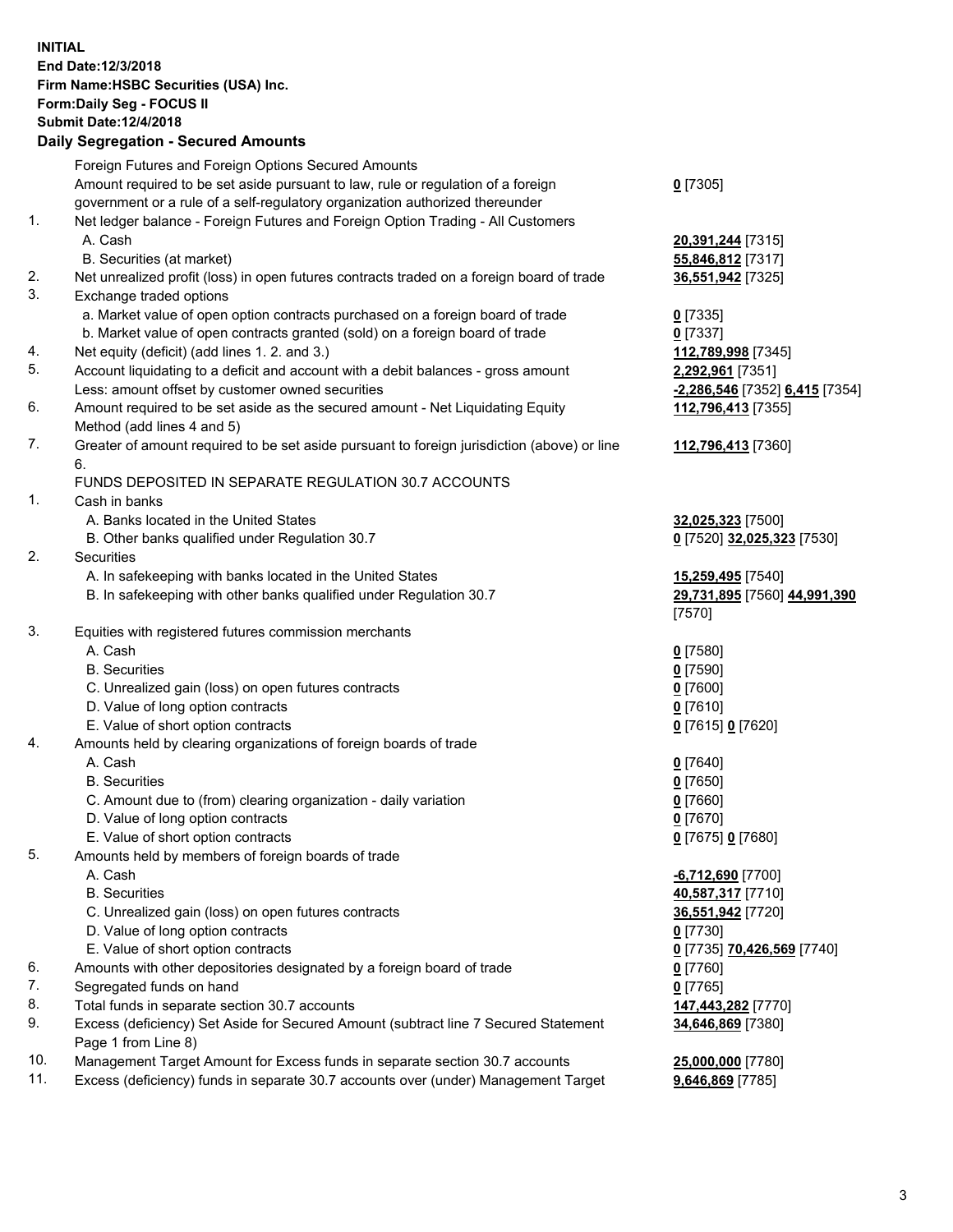|            | <b>INITIAL</b>                                                                      |                             |
|------------|-------------------------------------------------------------------------------------|-----------------------------|
|            | End Date: 12/3/2018                                                                 |                             |
|            | Firm Name: HSBC Securities (USA) Inc.                                               |                             |
|            | Form: Daily Seg - FOCUS II                                                          |                             |
|            | <b>Submit Date:12/4/2018</b>                                                        |                             |
|            | Daily Segregation - Segregation Statement                                           |                             |
|            | SEGREGATION REQUIREMENTS(Section 4d(2) of the CEAct)                                |                             |
| 1.         | Net ledger balance                                                                  |                             |
|            | A. Cash                                                                             | 279,856,090 [7010]          |
|            | B. Securities (at market)                                                           | 1,585,568,983 [7020]        |
| 2.         | Net unrealized profit (loss) in open futures contracts traded on a contract market  | 266,363,376 [7030]          |
| 3.         | Exchange traded options                                                             |                             |
|            | A. Add market value of open option contracts purchased on a contract market         | 306,692,925 [7032]          |
|            | B. Deduct market value of open option contracts granted (sold) on a contract market | -84,199,138 [7033]          |
| 4.         | Net equity (deficit) (add lines 1, 2 and 3)                                         | 2,354,282,236 [7040]        |
| 5.         | Accounts liquidating to a deficit and accounts with                                 |                             |
|            | debit balances - gross amount                                                       | 45,128,796 [7045]           |
|            | Less: amount offset by customer securities                                          | -45,128,796 [7047] 0 [7050] |
| 6.         | Amount required to be segregated (add lines 4 and 5)                                | 2,354,282,236 [7060]        |
|            | FUNDS IN SEGREGATED ACCOUNTS                                                        |                             |
| 7.         | Deposited in segregated funds bank accounts                                         |                             |
|            | A. Cash                                                                             | 257,244,468 [7070]          |
|            | B. Securities representing investments of customers' funds (at market)              | 49,999,941 [7080]           |
|            | C. Securities held for particular customers or option customers in lieu of cash (at | 333,697,037 [7090]          |
|            | market)                                                                             |                             |
| 8.         | Margins on deposit with derivatives clearing organizations of contract markets      |                             |
|            | A. Cash                                                                             | 19,115,694 [7100]           |
|            | B. Securities representing investments of customers' funds (at market)              | 308,204,123 [7110]          |
|            | C. Securities held for particular customers or option customers in lieu of cash (at | 1,210,730,516 [7120]        |
|            | market)                                                                             |                             |
| 9.         | Net settlement from (to) derivatives clearing organizations of contract markets     | 14,244,879 [7130]           |
| 10.        | Exchange traded options                                                             |                             |
|            | A. Value of open long option contracts                                              | 306,692,925 [7132]          |
|            | B. Value of open short option contracts                                             | -84,199,138 [7133]          |
| 11.        | Net equities with other FCMs                                                        |                             |
|            | A. Net liquidating equity                                                           | 24,998,723 [7140]           |
|            | B. Securities representing investments of customers' funds (at market)              | $0$ [7160]                  |
|            | C. Securities held for particular customers or option customers in lieu of cash (at | $0$ [7170]                  |
|            | market)                                                                             |                             |
| 12.        | Segregated funds on hand                                                            | 41,141,430 [7150]           |
| 13.        | Total amount in segregation (add lines 7 through 12)                                | 2,481,870,598 [7180]        |
| 14.        | Excess (deficiency) funds in segregation (subtract line 6 from line 13)             | 127,588,362 [7190]          |
| 15.<br>16. | Management Target Amount for Excess funds in segregation                            | 109,000,000 [7194]          |
|            | Excess (deficiency) funds in segregation over (under) Management Target Amount      | 18,588,362 [7198]           |

16. Excess (deficiency) funds in segregation over (under) Management Target Amount Excess